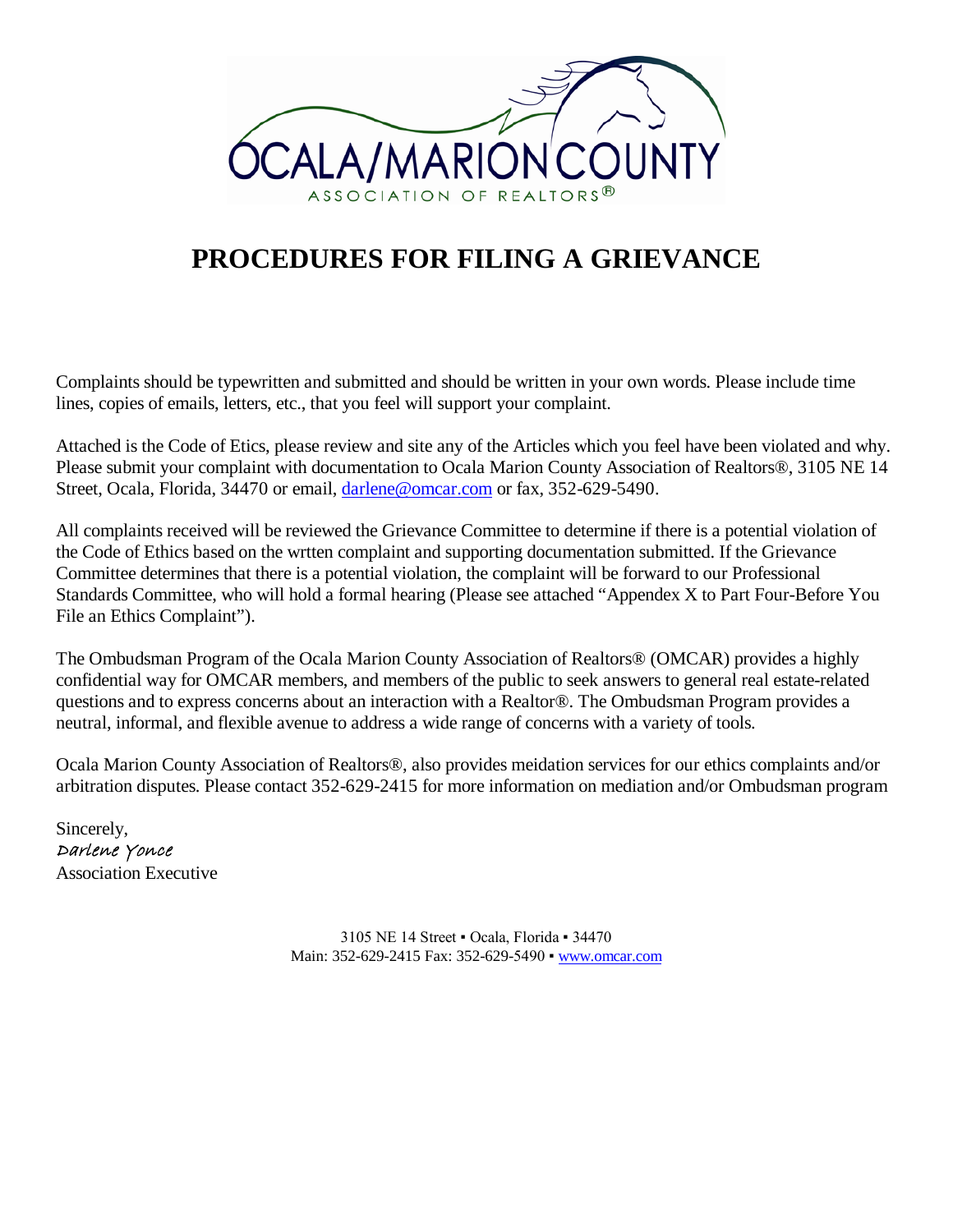

Form #E-1

Ethics Complaint

\_\_\_\_\_\_\_\_\_\_\_\_\_\_\_\_\_\_\_\_\_\_\_\_\_\_\_\_\_\_\_\_\_\_\_\_\_\_\_\_\_\_ \_\_\_\_\_\_\_\_\_\_\_\_\_\_\_\_\_\_\_\_\_\_\_\_\_\_\_\_\_\_\_\_\_\_\_\_\_\_\_\_\_

\_\_\_\_\_\_\_\_\_\_\_\_\_\_\_\_\_\_\_\_\_\_\_\_\_\_\_\_\_\_\_\_\_\_\_\_\_\_\_\_\_\_ \_\_\_\_\_\_\_\_\_\_\_\_\_\_\_\_\_\_\_\_\_\_\_\_\_\_\_\_\_\_\_\_\_\_\_\_\_\_\_\_\_

# Complainant(s) Respondent(s) **Complainant(s) charge(s):**

An alledged violation of Article(s) \_\_\_\_\_\_\_\_\_\_\_\_\_\_\_\_\_\_\_\_\_\_\_\_\_\_\_\_\_\_\_\_\_\_\_\_\_\_\_ of the Code of Ethics and/or other membership duty as set forth in the bylaws of the Ocala Marion County Association of Realtors® and alleges that the above charge(s) (is/are) supported by the attached statement, which is signed and dated by the complainant(s) and which explains when the alleged violation(s) occurred and, if a differenct date, when the complainant(s) first knew about the alleged violations.

This complaint is true and correct to the best knowledge and belief of the undersigned and is filed within **one hundread eighty (180) days** after the facts constituting the matter complained of could have been known in the exercise of resonable diligence or within **one hundread eighty (180) days** after the conslusion of the transaction, or event, whichever is later.

Date(s) alleged violation(s) took place: \_\_\_\_\_\_\_\_\_\_\_\_\_\_\_\_\_\_\_\_\_\_\_\_\_\_\_\_\_\_\_\_\_\_\_\_\_\_\_\_\_\_\_\_\_\_\_\_\_\_\_\_\_\_\_\_\_

\_\_\_\_\_\_\_\_\_\_\_\_\_\_\_\_\_\_\_\_\_\_\_\_\_\_\_\_\_

Date(s) you became aware of the facts on which the alleged violation(s) (is/are) based:

You may file an ethics complaint in any jurisdiction where a Realtor® is a member or MLS participant. Note that the Realtors® Code of Ethics, Standard of Practice 14-1 provides, in relevant part, "Realtors® shall not be subject to disciplinary proceeding in more than one Board of Realtors®…with respect to alleged violations of the Code of Ethics relating to the same transaction or event."

If so, name of other Association(s)  $\Box$ 

I (we) decalre that to the best of my (our) knowledge and belief, my (our) allegations in this complaint are true.

Are the circumstances giving rise to this ethics complaint involved in civil or criminal litigation or in any proceeding before the state real estate licensing authority or any other state or federal regulatory or federal regulatory or administrative agency? **□ Yes □ No**

Have you filed, or do you intend to file, a similar or related complaint with another Association(s) of Realtors®? **□ Yes □ No**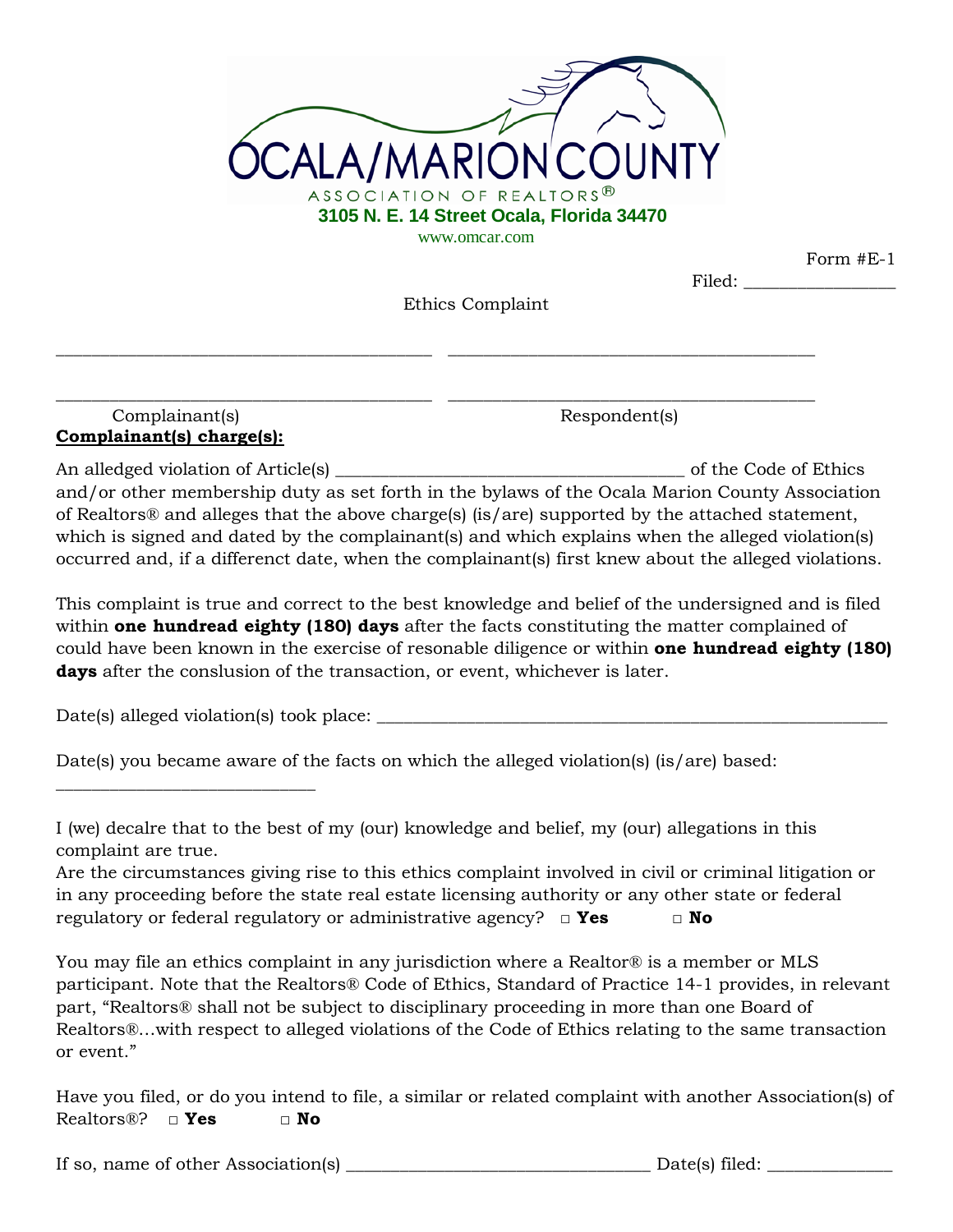I understand that should the Grievance Committee dismiss this ethics complaint in part of in total, that I have twenty (20) days from transmittal of the dismissal notice to appeal the dismissal to the Board of Directors.

# **Complainant(s):**

| Type/Print Name | Signature |
|-----------------|-----------|
| Type/Print Name | Signature |
|                 | Address   |
| Phone           | Email     |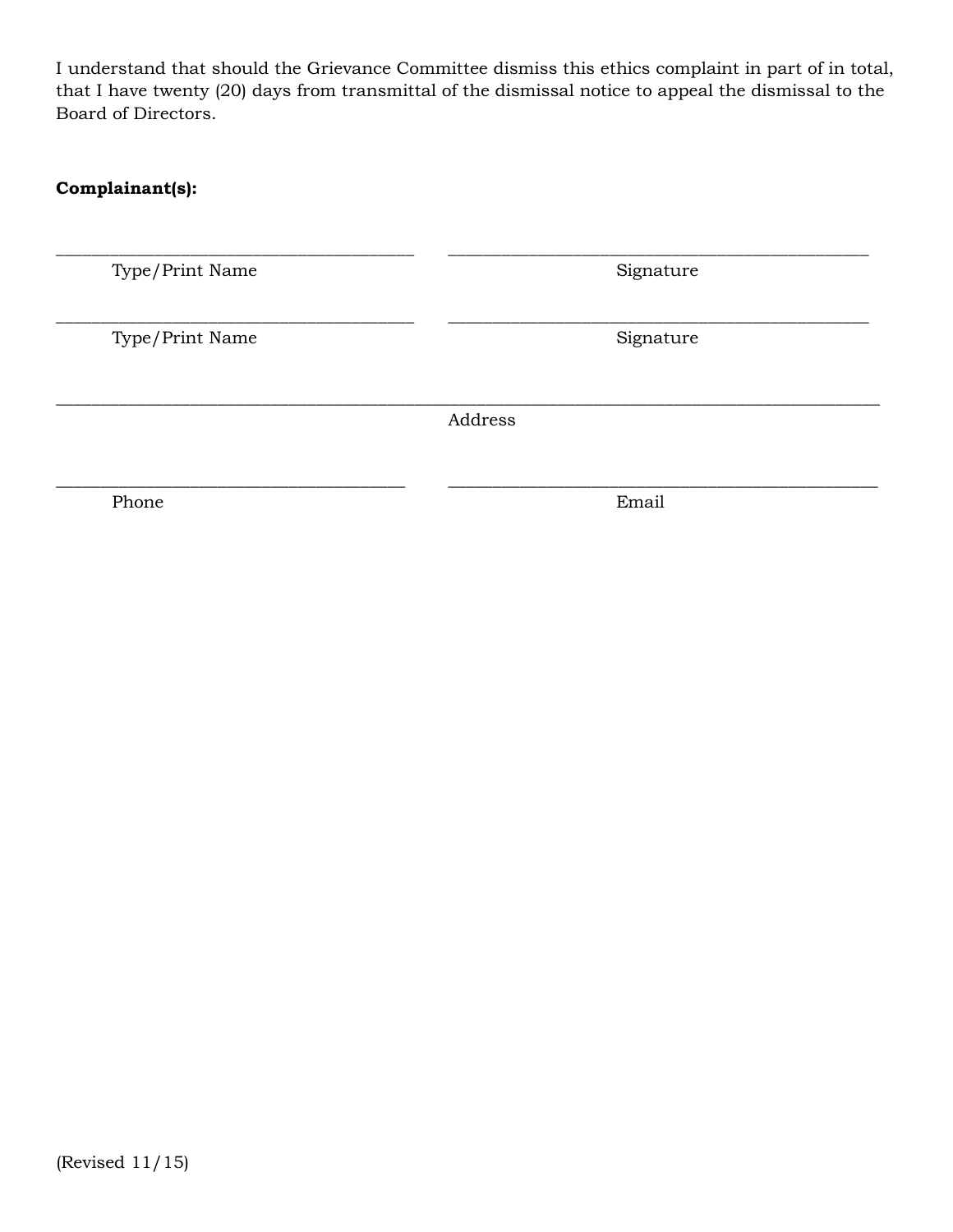# **Code of Ethics and Standards of**

# **Practice** of the National Association of Realtors®

# **Effective January 1, 2017**

Where the word Realtors® is used in this Code and Preamble, it shall be deemed to include Realtor-Associate®s.

While the Code of Ethics establishes obligations that may be higher than those mandated by law, in any instance where the Code of Ethics and the law conflict, the obligations of the law must take precedence.

#### **Preamble**

Under all is the land. Upon its wise utilization and widely allocated ownership depend the survival and growth of free institutions and of our civilization.

Realtors® should recognize that the interests of the nation and its citizens require the highest and best use of the land and the widest distribution of land ownership. They require the creation of adequate housing, the building of functioning cities, the development of productive industries and farms, and the preservation of a healthful environment.

Such interests impose obligations beyond those of ordinary commerce.

They impose grave social responsibility and a patriotic duty to which Realtors® should dedicate themselves, and for which they should be diligent in preparing themselves. Realtors®, therefore, are zealous to maintain and improve the standards of their calling and share with their fellow Realtors® a common responsibility for its integrity and honor.

In recognition and appreciation of their obligations to clients, customers, the public, and each other, Realtors® continuously strive to become and remain informed on issues affecting real estate and, as knowledgeable professionals, they willingly share the fruit of their experience and study with others. They identify and take steps, through enforcement of this Code of Ethics and by assisting appropriate regulatory bodies, to eliminate practices which may damage the public or which might discredit or bring dishonor to the real estate profession. Realtors® having direct personal knowledge of conduct that may violate the Code of Ethics involving misappropriation of client or customer funds or property, willful discrimination, or fraud resulting in substantial economic harm, bring such matters to the attention of the appropriate Board or Association of Realtors®. *(Amended 1/00)*

Realizing that cooperation with other real estate professionals promotes the best interests of those who utilize their services, Realtors® urge exclusive representation of clients; do not attempt to gain any unfair advantage over their competitors; and they refrain from making unsolicited comments about other practitioners. In instances where their opinion is sought, or where Realtors® believe that comment is necessary, their opinion is offered in an objective, professional manner, uninfluenced by any personal motivation or potential advantage or gain.

The term Realtor® has come to connote competency, fairness, and high integrity resulting from adherence to a lofty ideal of moral conduct in business relations. No inducement of profit and no instruction from clients ever can justify departure from this ideal.

In the interpretation of this obligation, Realtors® can take no safer guide than that which has been handed down through the centuries, embodied in the Golden Rule, "Whatsoever ye would that others should do to you, do ye even so to them." Accepting this standard as their own, Realtors® pledge to observe its spirit in all of their activities whether conducted personally, through associates or others, or via technological

means, and to conduct their business in accordance with the tenets set forth below. *(Amended 1/07)*

# **Duties to Clients and Customers**

#### **Article 1**

When representing a buyer, seller, landlord, tenant, or other client as an agent, Realtors® pledge themselves to protect and promote the interests of their client. This obligation to the client is primary, but it does not relieve Realtors® of their obligation to treat all parties honestly. When serving a buyer, seller, landlord, tenant or other party in a non-agency capacity, Realtors® remain obligated to treat all parties honestly. *(Amended 1/01)*

#### • **Standard of Practice 1-1**

Realtors®, when acting as principals in a real estate transaction, remain obligated by the duties imposed by the Code of Ethics. *(Amended 1/93)*

• **Standard of Practice 1-2** The duties imposed by the Code of Ethics encompass all real estate-related activities and transactions whether conducted in person, electronically, or through any other means. The duties the Code of Ethics imposes are applicable whether Realtors® are acting as agents or in legally recognized nonagency capacities except that any duty imposed exclusively on agents by law or regulation shall not be imposed by this Code of Ethics on Realtors® acting in non-agency capacities. As used in this Code of Ethics, "client" means the person(s) or entity(ies) with whom a Realtor® or a Realtor®'s firm has an agency or legally recognized non-agency relationship; "customer" means a party to a real estate transaction who receives information, services, or benefits but has no contractual relationship with the Realtor® or the Realtor®'s firm; "prospect" means a purchaser, seller, tenant, or landlord who is not subject to a representation relationship with the Realtor® or Realtor®'s firm; "agent" means a real estate licensee (including brokers and sales associates) acting in an agency relationship as defined by state law or regulation; and "broker" means a real estate licensee (including brokers and sales associates) acting as an agent or in a legally recognized non-agency capacity. *(Adopted 1/95, Amended* 

#### *1/07)* • **Standard of Practice 1-3**

Realtors®, in attempting to secure a listing, shall not deliberately mislead the owner as to market value.

#### • **Standard of Practice 1-4**

Realtors®, when seeking to become a buyer/tenant representative, shall not mislead buyers or tenants as to savings or other benefits that might be realized through use of the Realtor®'s services. *(Amended 1/93)*

#### • **Standard of Practice 1-5**

Realtors® may represent the seller/landlord and buyer/tenant in the same transaction only after full disclosure to and with informed consent of both parties. *(Adopted 1/93)*

#### • **Standard of Practice 1-6**

Realtors® shall submit offers and counter-offers objectively and as quickly as possible. *(Adopted 1/93, Amended 1/95)*

#### • **Standard of Practice 1-7**

When acting as listing brokers, Realtors® shall continue to submit to the seller/landlord all offers and counter-offers until closing or execution of a lease unless the seller/landlord has waived this obligation in writing. Realtors® shall not be obligated to continue to market the property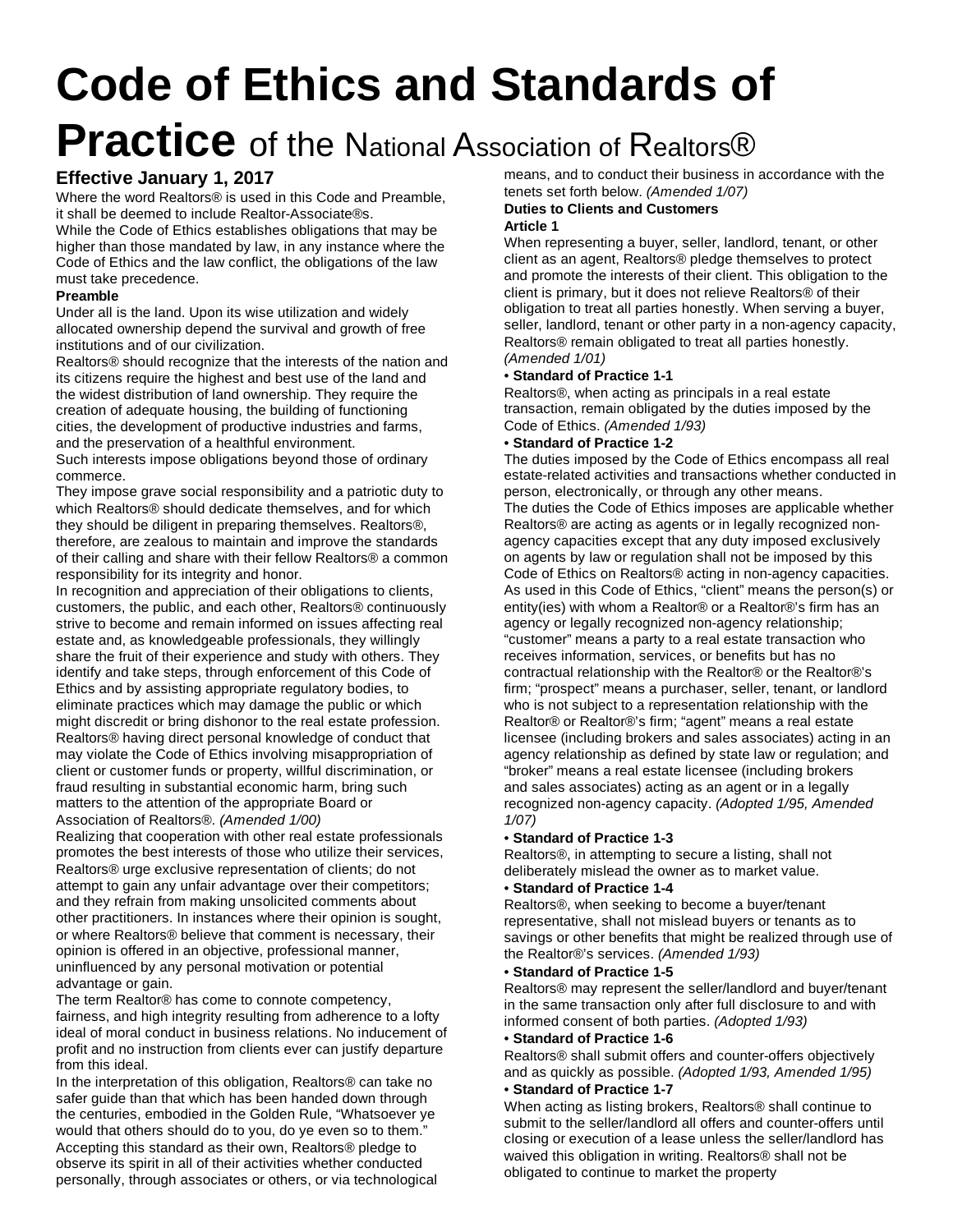after an offer has been accepted by the seller/landlord. Realtors® shall recommend that sellers/landlords obtain the advice of legal counsel prior to acceptance of a subsequent offer except where the acceptance is contingent on the termination of the pre-existing purchase contract or lease. *(Amended 1/93)*

### • **Standard of Practice 1-8**

Realtors®, acting as agents or brokers of buyers/tenants, shall submit to buyers/tenants all offers and counter-offers until acceptance but have no obligation to continue to show properties to their clients after an offer has been accepted unless otherwise agreed in writing. Realtors®, acting as agents or brokers of buyers/tenants, shall recommend that buyers/tenants obtain the advice of legal counsel if there is a question as to whether a pre-existing contract has been terminated. *(Adopted 1/93, Amended 1/99)*

#### • **Standard of Practice 1-9**

The obligation of Realtors® to preserve confidential information (as defined by state law) provided by their clients in the course of any agency relationship or non-agency relationship recognized by law continues after termination of agency relationships or any non-agency relationships recognized by law. Realtors® shall not knowingly, during or following the termination of professional relationships with their clients:

1) reveal confidential information of clients; or

2) use confidential information of clients to the disadvantage of clients; or

3) use confidential information of clients for the Realtor®'s advantage or the advantage of third parties unless: a) clients consent after full disclosure; or

b) Realtors® are required by court order; or

c) it is the intention of a client to commit a crime and the information is necessary to prevent the crime; or d) it is necessary to defend a Realtor® or the Realtor®'s

employees or associates against an accusation of wrongful conduct. Information concerning latent material defects is not considered confidential information under this Code of Ethics. *(Adopted 1/93, Amended 1/01)*

#### • **Standard of Practice 1-10**

Realtors® shall, consistent with the terms and conditions of their real estate licensure and their property management agreement, competently manage the property of clients with due regard for the rights, safety and health of tenants and others lawfully on the premises. *(Adopted 1/95, Amended 1/00)*

#### • **Standard of Practice 1-11**

Realtors® who are employed to maintain or manage a client's property shall exercise due diligence and make reasonable efforts to protect it against reasonably foreseeable contingencies and losses. *(Adopted 1/95)*

#### • **Standard of Practice 1-12**

When entering into listing contracts, Realtors® must advise sellers/landlords of:

1) the Realtor®'s company policies regarding cooperation and the amount(s) of any compensation that will be offered to subagents, buyer/tenant agents, and/or brokers acting in legally recognized non-agency capacities;

2) the fact that buyer/tenant agents or brokers, even if compensated by listing brokers, or by sellers/landlords may represent the interests of buyers/tenants; and

3) any potential for listing brokers to act as disclosed dual agents, e.g., buyer/tenant agents. *(Adopted 1/93, Renumbered*

# *1/98, Amended 1/03)*

#### • **Standard of Practice 1-13**

When entering into buyer/tenant agreements, Realtors® must advise potential clients of:

1) the Realtor®'s company policies regarding cooperation;

2) the amount of compensation to be paid by the client; 3) the potential for additional or offsetting compensation from other brokers, from the seller or landlord, or from other parties; 4) any potential for the buyer/tenant representative to act as a disclosed dual agent, e.g., listing broker, subagent, landlord's agent, etc., and 5) the possibility that sellers or sellers' representatives may not treat the existence, terms, or conditions of offers as confidential unless confidentiality is required by law, regulation, or by any confidentiality agreement between the parties. *(Adopted 1/93, Renumbered 1/98, Amended 1/06)*

#### • **Standard of Practice 1-14**

Fees for preparing appraisals or other valuations shall not be contingent upon the amount of the appraisal or valuation. *(Adopted 1/02)*

#### • **Standard of Practice 1-15**

Realtors®, in response to inquiries from buyers or cooperating brokers shall, with the sellers' approval, disclose the existence of offers on the property. Where disclosure is authorized, Realtors® shall also disclose, if asked, whether offers were obtained by the listing licensee, another licensee in the listing firm, or by a cooperating broker. *(Adopted 1/03, Amended 1/09)*

#### • **Standard of Practice 1-16**

Realtors® shall not access or use, or permit or enable others to access or use,listed or managed property on terms or conditions other than those authorized by the owner or seller. *(Adopted 1/12)*

#### **Article 2**

Realtors® shall avoid exaggeration, misrepresentation, or concealment of pertinent facts relating to the property or the transaction. Realtors® shall not, however, be obligated to discover latent defects in the property, to advise on matters outside the scope of their real estate license, or to disclose facts which are confidential under the scope of agency or non-agency relationships as defined by state law. *(Amended 1/00)*

#### • **Standard of Practice 2-1**

Realtors® shall only be obligated to discover and disclose adverse factors reasonably apparent to someone with expertise in those areas required by their real estate licensing authority. Article 2 does not impose upon the Realtor® the obligation of expertise in other professional or technical disciplines. *(Amended 1/96)*

#### • **Standard of Practice 2-2**

*(Renumbered as Standard of Practice 1-12 1/98)*

#### • **Standard of Practice 2-3**

*(Renumbered as Standard of Practice 1-13 1/98)*

#### • **Standard of Practice 2-4**

Realtors® shall not be parties to the naming of a false consideration in any document, unless it be the naming of an obviously nominal consideration.

#### • **Standard of Practice 2-5**

Factors defined as "non-material" by law or regulation or which are expressly referenced in law or regulation as not being subject to disclosure are considered not "pertinent" for purposes of Article 2. *(Adopted 1/93)*

#### **Article 3**

Realtors® shall cooperate with other brokers except when cooperation is not in the client's best interest. The obligation to cooperate does not include the obligation to share commissions, fees, or to otherwise compensate another broker. *(Amended 1/95)*

#### • **Standard of Practice 3-1**

Realtors®, acting as exclusive agents or brokers of sellers/ landlords, establish the terms and conditions of offers to cooperate. Unless expressly indicated in offers to cooperate, cooperating brokers may not assume that the offer of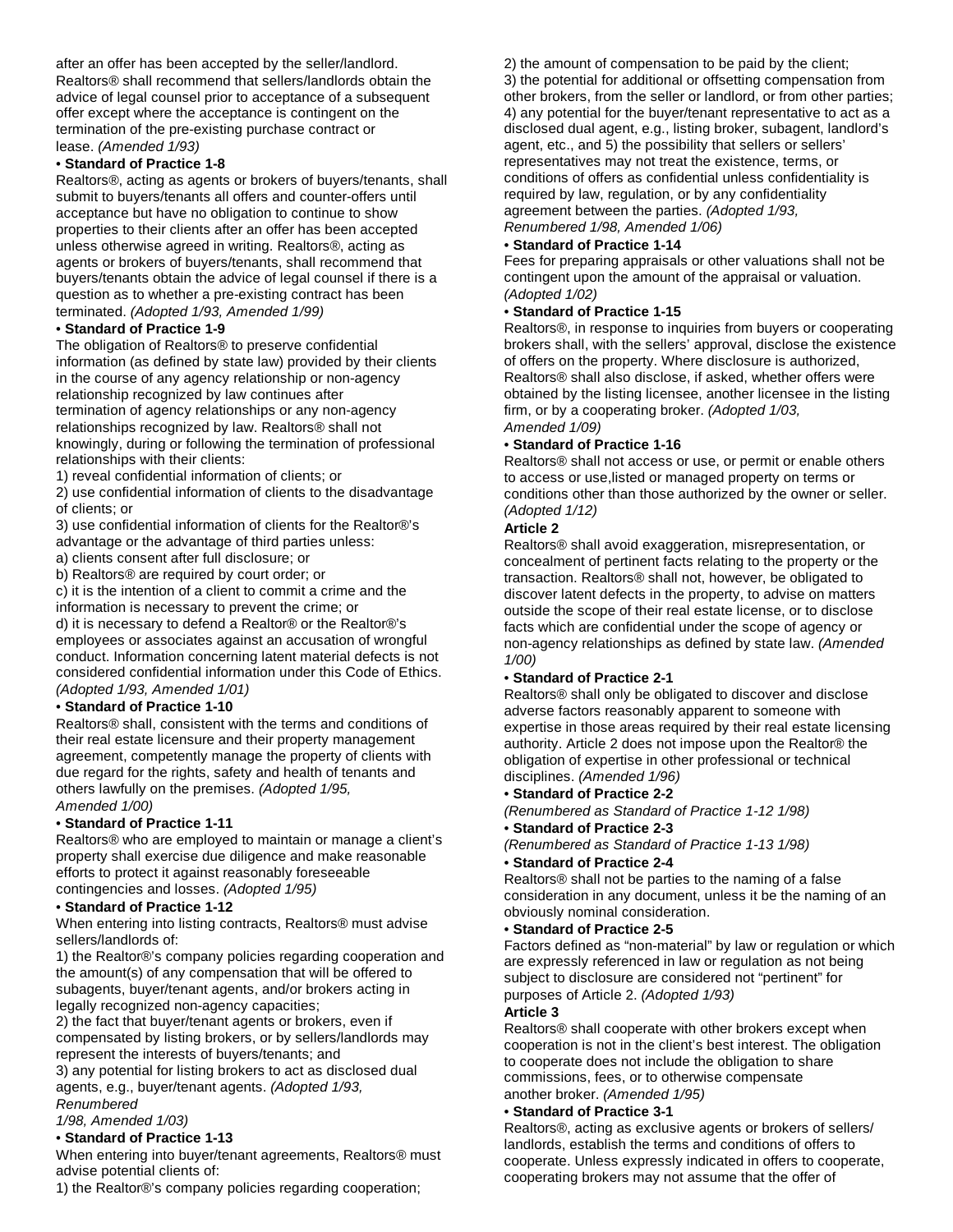cooperation includes an offer of compensation. Terms of compensation, if any, shall be ascertained by cooperating brokers before beginning efforts to accept the offer of cooperation.

*(Amended 1/99)*

#### • **Standard of Practice 3-2**

Any change in compensation offered for cooperative services must be communicated to the other Realtor® prior to the time that Realtor® submits an offer to purchase/lease the property. After a Realtor® has submitted an offer to purchase or lease property, the listing broker may not attempt to unilaterally modify the offered compensation with respect to that cooperative transaction. *(Amended 1/14)*

#### • **Standard of Practice 3-3**

Standard of Practice 3-2 does not preclude the listing broker and cooperating broker from entering into an agreement to change cooperative compensation. *(Adopted 1/94)*

#### • **Standard of Practice 3-4**

Realtors®, acting as listing brokers, have an affirmative obligation to disclose the existence of dual or variable rate commission arrangements (i.e., listings where one amount of commission is payable if the listing broker's firm is the procuring cause of sale/lease and a different amount of commission is payable if the sale/lease results through the efforts of the seller/landlord or a cooperating broker). The listing broker shall, as soon as practical, disclose the existence of such arrangements to potential cooperating brokers and shall, in response to inquiries from cooperating brokers, disclose the differential that would result in a ooperative transaction or in a sale/lease that results through the efforts of the seller/landlord. If the cooperating broker is a buyer/tenant representative, the buyer/tenant representative must disclose such information to their client before the client makes an offer to purchase or lease. *(Amended 1/02)*

#### • **Standard of Practice 3-5**

It is the obligation of subagents to promptly disclose all pertinent facts to the principal's agent prior to as well as after a purchase or lease agreement is executed. *(Amended 1/93)*

#### • **Standard of Practice 3-6**

Realtors® shall disclose the existence of accepted offers, including offers with unresolved contingencies, to any broker seeking cooperation. *(Adopted 5/86, Amended 1/04)*

#### • **Standard of Practice 3-7**

When seeking information from another Realtor® concerning property under a management or listing agreement, Realtors® shall disclose their Realtor® status and whether their interest is personal or on behalf of a client and, if on behalf of a client, their relationship with the client.

#### *(Amended 1/11)*

#### • **Standard of Practice 3-8**

Realtors® shall not misrepresent the availability of access to show or inspect a listed property. *(Amended 11/87)*

#### • **Standard of Practice 3-9**

Realtors® shall not provide access to listed property on terms other than those established by the owner or the listing broker. *(Adopted 1/10)*

#### • **Standard of Practice 3-10**

The duty to cooperate established in Article 3 relates to the obligation to share information on listed property, and to make property available to other brokers for showing to prospective purchasers/tenants when it is in the best interests of sellers/landlords. *(Adopted 1/11)*

#### **Article 4**

Realtors® shall not acquire an interest in or buy or present offers from themselves, any member of their immediate families, their firms or any member thereof, or any entities in which they have any ownership interest, any real property without making their true position known to the owner or

the owner's agent or broker. In selling property they own, or in which they have any interest, Realtors® shall reveal their ownership or interest in writing to the purchaser or the purchaser's representative. *(Amended 1/00)*

#### • **Standard of Practice 4-1**

For the protection of all parties, the disclosures required by Article 4 shall be in writing and provided by Realtors® prior to the signing of any contract. *(Adopted 2/86)*

#### **Article 5**

Realtors® shall not undertake to provide professional services concerning a property or its value where they have a present or contemplated interest unless such interest is specifically disclosed to all affected parties.

#### **Article 6**

Realtors® shall not accept any commission, rebate, or profit on expenditures made for their client, without the client's knowledge and consent. When recommending real estate products or services (e.g., homeowner's insurance, warranty programs, mortgage financing, title insurance, etc.), Realtors® shall disclose to the client or customer to whom the recommendation is made any financial benefits or fees, other than real estate referral fees, the Realtor® or Realtor®'s firm may receive as a direct result of such recommendation. *(Amended 1/99)*

#### • **Standard of Practice 6-1**

Realtors® shall not recommend or suggest to a client or a customer the use of services of another organization or business entity in which they have a direct interest without disclosing such interest at the time of the recommendation or suggestion. *(Amended 5/88)*

#### **Article 7**

In a transaction, Realtors® shall not accept compensation from more than one party, even if permitted by law, without disclosure to all parties and the informed consent of the Realtor®'s client or clients. *(Amended 1/93)*

#### **Article 8**

Realtors® shall keep in a special account in an appropriate financial institution, separated from their own funds, monies coming into their possession in trust for other persons, such as escrows, trust funds, clients' monies, and other like items. **Article 9**

Realtors®, for the protection of all parties, shall assure whenever possible that all agreements related to real estate transactions including, but not limited to, listing and representation agreements, purchase contracts, and leases are in writing in clear and understandable language expressing the specific terms, conditions, obligations and commitments of the parties. A copy of each agreement shall be furnished to each party to such agreements upon their signing or initialing. *(Amended 1/04)*

# • **Standard of Practice 9-1**

For the protection of all parties, Realtors® shall use reasonable care to ensure that documents pertaining to the purchase, sale, or lease of real estate are kept current through the use of written extensions or amendments. *(Amended 1/93)*

#### • **Standard of Practice 9-2**

When assisting or enabling a client or customer in establishing a contractual relationship (e.g., listing and representation agreements, purchase agreements, leases, etc.) electronically, Realtors® shall make reasonable efforts to explain the nature and disclose the specific terms of the contractual relationship being established prior to it being agreed to by a contracting party. *(Adopted 1/07)*

#### **Article 10**

Realtors® shall not deny equal professional services to any person for reasons of race, color, religion, sex, handicap, familial status, national origin, sexual orientation, or gender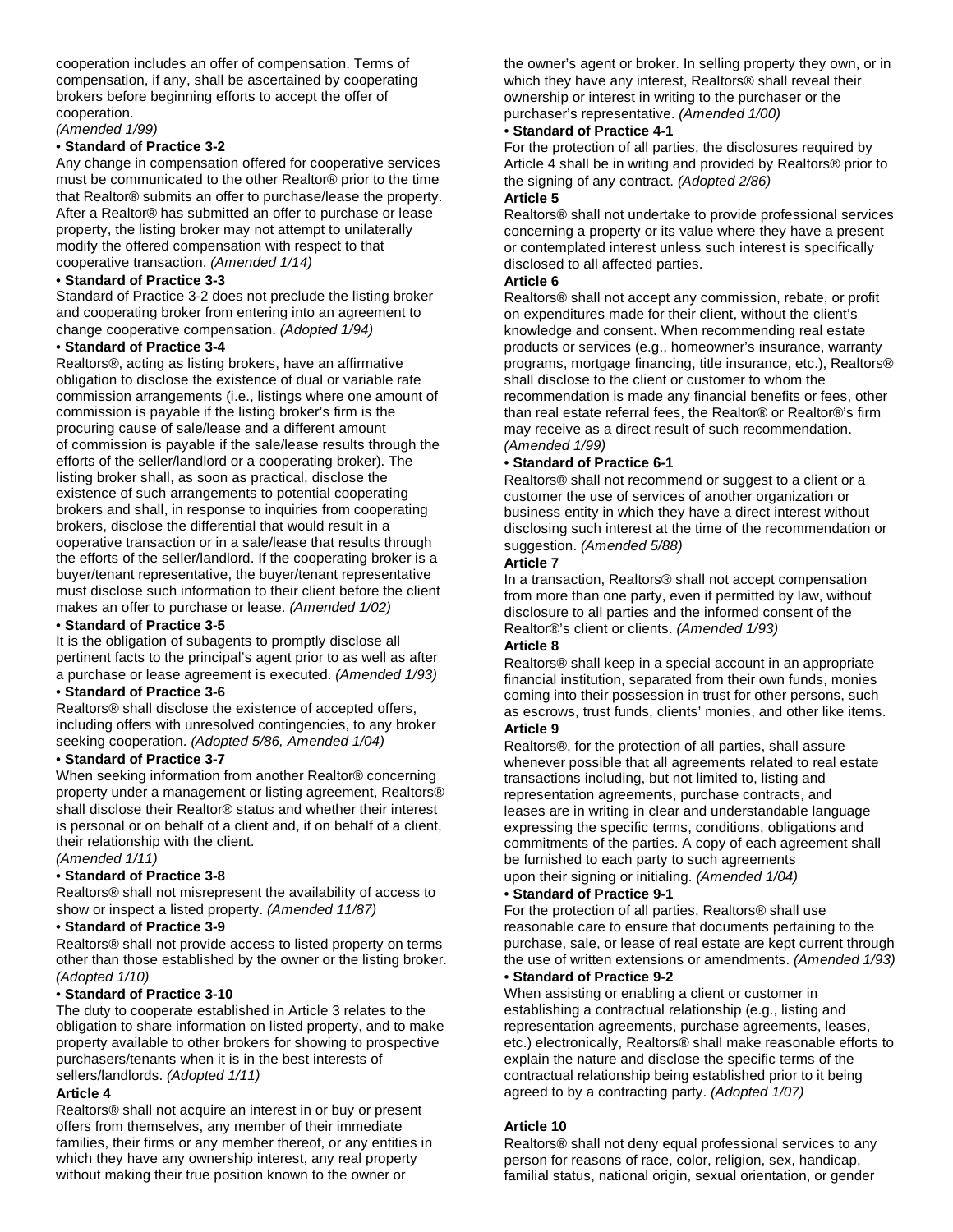identity. Realtors® shall not be parties to any plan or agreement to discriminate against a person or persons on the basis of race, color, religion, sex, handicap, familial status, national origin, sexual orientation, or gender identity. *(Amended 1/14)*

Realtors®, in their real estate employment practices, shall not discriminate against any person or persons on the basis of race, color, religion, sex, handicap, familial status, national origin, sexual orientation, or gender identity. *(Amended 1/14)*

#### • **Standard of Practice 10-1**

When involved in the sale or lease of a residence, Realtors® shall not volunteer information regarding the racial, religious or ethnic composition of any neighborhood nor shall they engage in any activity which may result in panic selling, however, Realtors® may provide other demographic information. *(Adopted 1/94, Amended 1/06)*

#### *•* **Standard of Practice 10-2**

When not involved in the sale or lease of a residence, Realtors® may provide demographic information related to a property, transaction or professional assignment to a party if such demographic information is (a) deemed by the Realtor® to be needed to assist with or complete, in a manner consistent with Article 10, a real estate transaction or professional assignment and (b) is obtained or derived from a recognized, reliable, independent, and impartial source. The source of such information and any additions, deletions, modifications, interpretations, or other changes shall be disclosed in reasonable detail. *(Adopted 1/05, Renumbered 1/06)*

# **• Standard of Practice 10-3**

Realtors® shall not print, display or circulate any statement or advertisement with respect to selling or renting of a property that indicates any preference, limitations or discrimination based on race, color, religion, sex, handicap, familial status, national origin, sexual orientation, or gender identity. *(Adopted 1/94, Renumbered 1/05 and 1/06,*

*Amended 1/14)*

#### **• Standard of Practice 10-4**

As used in Article 10 "real estate employment practices" relates to employees and independent contractors providing real estate-related services and the administrative and clerical staff directly supporting those individuals. *(Adopted 1/00, Renumbered 1/05 and 1/06)*

#### **Article 11**

The services which Realtors® provide to their clients and customers shall conform to the standards of practice and competence which are reasonably expected in the specific real estate disciplines in which they engage; specifically, residential real estate brokerage, real property management, commercial and industrial real estate brokerage, land brokerage, real estate appraisal, real estate counseling, real estate syndication, real estate auction, and international real estate. Realtors® shall not undertake to provide specialized professional services concerning a type of property or service that is outside their field of competence unless they engage the assistance of one who is competent on such types of property or service, or unless the facts are fully disclosed to the client. Any persons engaged to provide such assistance shall be so identified to the client and their contribution to the assignment should be set forth. *(Amended 1/10)*

#### • **Standard of Practice 11-1**

When Realtors® prepare opinions of real property value or price they must:

1) be knowledgeable about the type of property being valued, 2) have access to the information and resources necessary to formulate an accurate opinion, and

3) be familiar with the area where the subject property is located unless lack of any of these is disclosed to the party requesting the opinion in advance. When an opinion of value or price is prepared other than in pursuit of a listing or to assist a potential purchaser in formulating a purchase offer, the opinion shall include the following unless the party requesting the opinion requires a specific type of report or different data set:

1) identification of the subject property

2) date prepared

3) defined value or price

4) limiting conditions, including statements of purpose(s) and intended user(s)

5) any present or contemplated interest, including the possibility of representing the seller/landlord or buyers/tenants 6) basis for the opinion, including applicable market data

7) if the opinion is not an appraisal, a statement to that effect 8) disclosure of whether and when a physical inspection of the property's exterior was conducted

9) disclosure of whether and when a physical inspection of the property's interior was conducted

10) disclosure of whether the Realtor® has any conflicts of interest *(Amended 1/14)*

#### • **Standard of Practice 11-2**

The obligations of the Code of Ethics in respect of real estate disciplines other than appraisal shall be interpreted and applied in accordance with the standards of competence and practice which clients and the public reasonably require to protect their rights and interests considering the complexity of the transaction, the availability of expert assistance, and, where the Realtor® is an agent or subagent, the obligations of a fiduciary. *(Adopted 1/95)*

#### • **Standard of Practice 11-3**

When Realtors® provide consultive services to clients which involve advice or counsel for a fee (not a commission), such advice shall be rendered in an objective manner and the fee shall not be contingent on the substance of the advice or counsel given. If brokerage or transaction services are to be provided in addition to consultive services, a separate compensation may be paid with prior agreement between the client and Realtor®. *(Adopted 1/96)*

#### • **Standard of Practice 11-4**

The competency required by Article 11 relates to services contracted for between Realtors® and their clients or customers; the duties expressly imposed by the Code of Ethics; and the duties imposed by law or regulation. *(Adopted 1/02)*

#### **Article 12**

Realtors® shall be honest and truthful in their real estate communications and shall present a true picture in their advertising, marketing, and other representations. Realtors® shall ensure that their status as real estate professionals is readily apparent in their advertising, marketing, and other representations, and that the recipients of all real estate communications are, or have been, notified that those communications are from a real estate professional. *(Amended 1/08)*

#### • **Standard of Practice 12-1**

Realtors® may use the term "free" and similar terms in their advertising and in other representations provided that all terms governing availability of the offered product or service are clearly disclosed at the same time. *(Amended 1/97)*

#### • **Standard of Practice 12-2**

Realtors® may represent their services as "free" or without cost even if they expect to receive compensation from a source other than their client provided that the potential for the Realtor® to obtain a benefit from a third party is clearly disclosed at the same time. *(Amended 1/97)*

#### • **Standard of Practice 12-3**

The offering of premiums, prizes, merchandise discounts or other inducements to list, sell, purchase, or lease is not, in itself, unethical even if receipt of the benefit is contingent on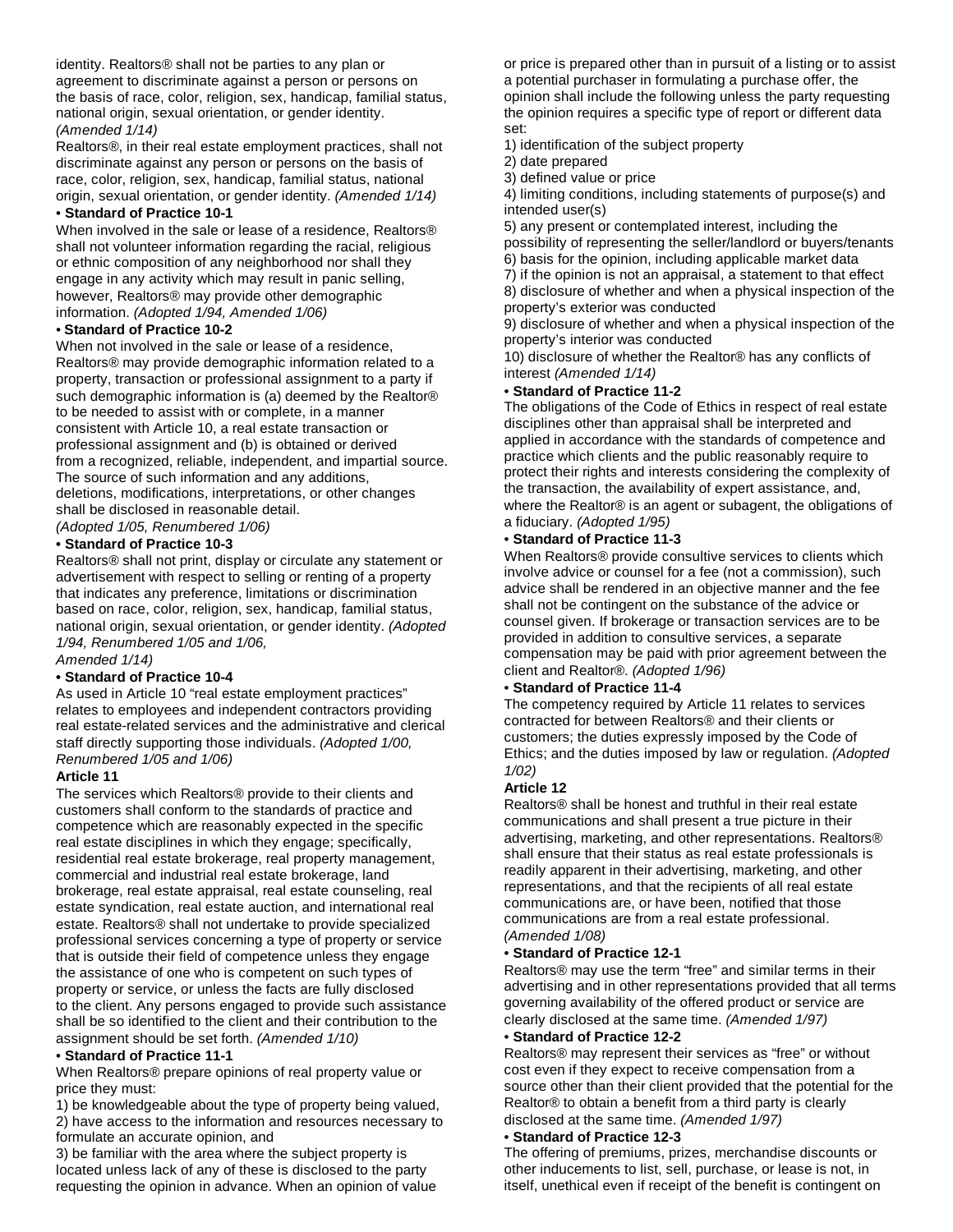listing, selling, purchasing, or leasing through the Realtor® making the offer. However, Realtors® must exercise care and candor in any such advertising or other public or private representations so that any party interested in receiving or otherwise benefiting from the Realtor®'s offer will have clear, thorough, advance understanding of all the terms and conditions of the offer. The offering of any inducements to do business is subject to the limitations and restrictions of state law and the ethical obligations established by any applicable Standard of Practice. *(Amended 1/95)*

#### • **Standard of Practice 12-4**

Realtors® shall not offer for sale/lease or advertise property without authority. When acting as listing brokers or as subagents, Realtors® shall not quote a price different from that agreed upon with the seller/ landlord. *(Amended 1/93)*

#### • **Standard of Practice 12-5**

Realtors® shall not advertise nor permit any person employed by or affiliated with them to advertise real estate services or listed property in any medium (e.g., electronically, print, radio, television, etc.) without disclosing the name of that Realtor®'s firm in a reasonable and readily apparent manner either in the advertisement or in electronic advertising via a link to a display with all required disclosures. *(Adopted 11/86, Amended 1/16)*

#### • **Standard of Practice 12-6**

Realtors®, when advertising unlisted real property for sale/lease in which they have an ownership interest, shall disclose their status as both owners/landlords and as Realtors® or real estate licensees. *(Amended 1/93)*

#### • **Standard of Practice 12-7**

Only Realtors® who participated in the transaction as the listing broker or cooperating broker (selling broker) may claim to have "sold" the property. Prior to closing, a cooperating broker may post a "sold" sign only with the consent of the listing broker. *(Amended 1/96)*

#### • **Standard of Practice 12-8**

The obligation to present a true picture in representations to the public includes information presented, provided, or displayed on Realtors®' websites. Realtors® shall use reasonable efforts to ensure that information on their websites is current. When it becomes apparent that information on a Realtor®'s website is no longer current or accurate, Realtors® shall promptly take corrective action. *(Adopted 1/07)*

#### • **Standard of Practice 12-9**

Realtor® firm websites shall disclose the firm's name and state(s) of licensure in a reasonable and readily apparent manner. Websites of Realtors® and non-member licensees affiliated with a Realtor® firm shall disclose the firm's name and that Realtor®'s or non-member licensee's state(s) of licensure in a reasonable and readily apparent manner. *(Adopted 1/07)*

#### • **Standard of Practice 12-10**

Realtors®' obligation to present a true picture in their advertising and representations to the public includes Internet content posted, and the URLs and domain names they use, and prohibits Realtors® from:

1) engaging in deceptive or unauthorized framing of real estate brokerage websites;

2) manipulating (e.g., presenting content developed by others) listing and other content in any way that produces a deceptive or misleading result;

3) deceptively using metatags, keywords or other devices/methods to direct, drive, or divert Internet traffic; or 4) presenting content developed by others without either attribution or without permission, or

5) to otherwise mislead consumers. *(Adopted 1/07, Amended 1/13)*

#### • **Standard of Practice 12-11**

Realtors® intending to share or sell consumer information gathered via the Internet shall disclose that possibility in a reasonable and readily apparent manner. *(Adopted 1/07)*

#### **• Standard of Practice 12-12**

#### Realtors® shall not:

1) use URLs or domain names that present less than a true picture, or

2) register URLs or domain names which, if used, would present less than a true picture. *(Adopted 1/08)*

#### **• Standard of Practice 12-13**

The obligation to present a true picture in advertising, marketing, and representations allows Realtors® to use and display only professional designations, certifications, and other credentials to which they are legitimately entitled. *(Adopted 1/08)*

#### **Article 13**

Realtors® shall not engage in activities that constitute the unauthorized practice of law and shall recommend that legal counsel be obtained when the interest of any party to the transaction requires it.

#### **Article 14**

If charged with unethical practice or asked to present evidence or to cooperate in any other way, in any professional standards proceeding or investigation, Realtors® shall place all pertinent facts before the proper tribunals of the Member Board or affiliated institute, society, or council in which membership is held and shall take no action to disrupt or obstruct such processes. *(Amended 1/99)*

#### • **Standard of Practice 14-1**

Realtors® shall not be subject to disciplinary proceedings in more than one Board of Realtors® or affiliated institute, society, or council in which they hold membership with respect to alleged violations of the Code of Ethics relating to the same transaction or event. *(Amended 1/95)*

#### • **Standard of Practice 14-2**

Realtors® shall not make any unauthorized disclosure or dissemination of the allegations, findings, or decision developed in connection with an ethics hearing or appeal or in connection with an arbitration hearing or procedural review. *(Amended 1/92)*

#### • **Standard of Practice 14-3**

Realtors® shall not obstruct the Board's investigative or professional standards proceedings by instituting or threatening to institute actions for libel, slander, or defamation against any party to a professional standards proceeding or their witnesses based on the filing of an arbitration request, an ethics complaint, or testimony given before any tribunal. *(Adopted 11/87, Amended 1/99)*

#### • **Standard of Practice 14-4**

Realtors® shall not intentionally impede the Board's investigative or disciplinary proceedings by filing multiple ethics complaints based on the same event or transaction. *(Adopted 11/88)*

#### **Article 15**

Realtors® shall not knowingly or recklessly make false or misleading statements about other real estate professionals, their businesses, or their business practices. *(Amended 1/12)* • **Standard of Practice 15-1**

Realtors® shall not knowingly or recklessly file false or unfounded ethics complaints. *(Adopted 1/00)*

#### • **Standard of Practice 15-2**

The obligation to refrain from making false or misleading statements about other real estate professionals, their businesses, and their business practices includes the duty to not knowingly or recklessly publish, repeat, retransmit, or republish false or misleading statements made by others. This duty applies whether false or misleading statements are repeated in person, in writing, by technological means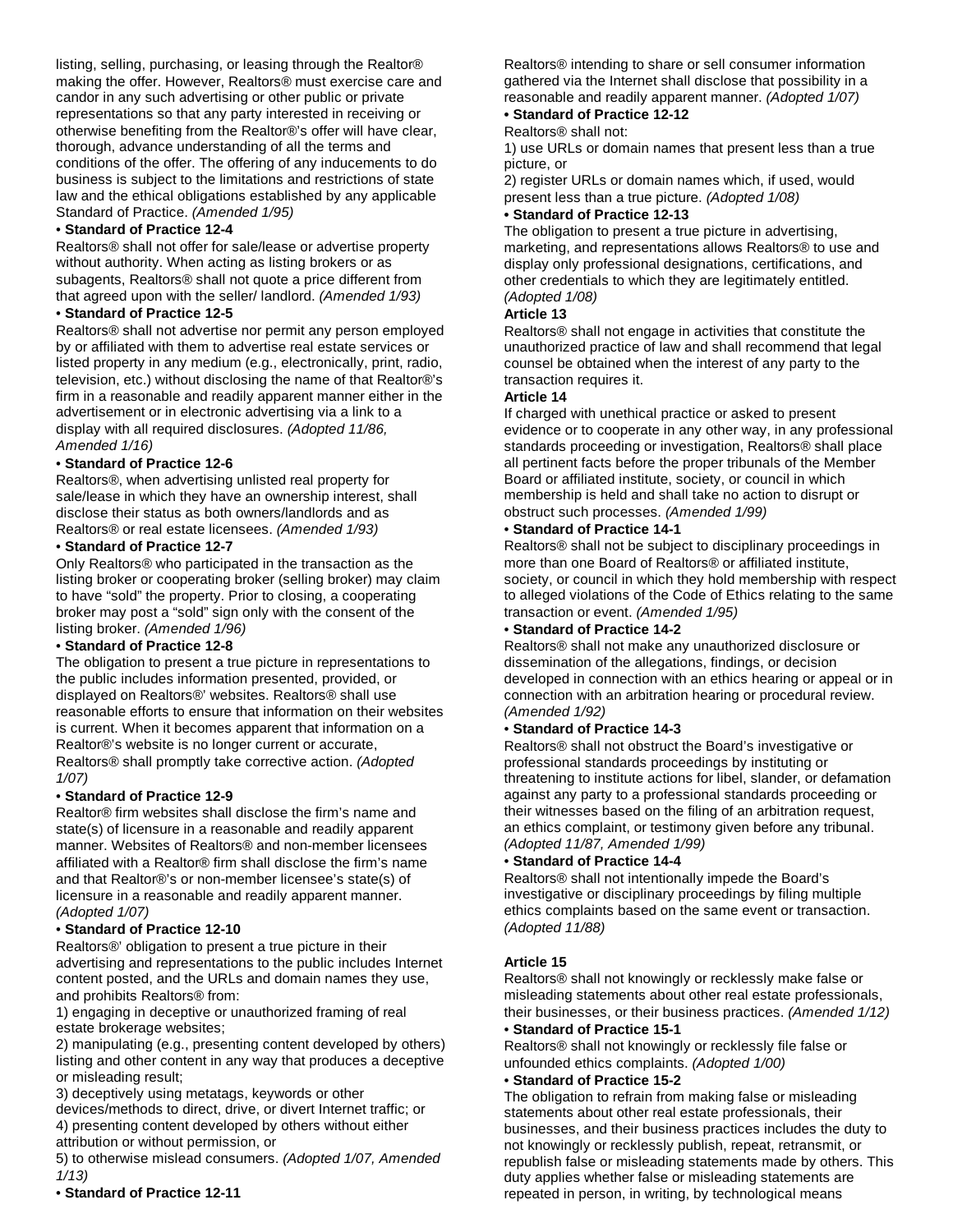(e.g., the Internet), or by any other means. *(Adopted 1/07, Amended 1/12)*

#### • **Standard of Practice 15-3**

The obligation to refrain from making false or misleading statements about other real estate professionals, their businesses, and their business practices includes the duty to publish a clarification about or to remove statements made by others on electronic media the Realtor® controls once the Realtor® knows the statement is false or misleading. *(Adopted 1/10, Amended 1/12)*

#### **Article 16**

Realtors® shall not engage in any practice or take any action inconsistent with exclusive representation or exclusive brokerage relationship agreements that other Realtors® have with clients. *(Amended 1/04)*

#### • **Standard of Practice 16-1**

Article 16 is not intended to prohibit aggressive or innovative business practices which are otherwise ethical and does not prohibit disagreements with other Realtors® involving commission, fees, compensation or other forms of payment or expenses. *(Adopted 1/93, Amended 1/95)*

#### • **Standard of Practice 16-2**

Article 16 does not preclude Realtors® from making general announcements to prospects describing their services and the terms of their availability even though some recipients may have entered into agency agreements or other exclusive relationships with another Realtor®. A general telephone canvass, general mailing or distribution addressed to all prospects in a given geographical area or in a given profession, business, club, or organization, or other classification or group is deemed "general" for purposes of this standard. *(Amended 1/04)*

Article 16 is intended to recognize as unethical two basic types of solicitations: First, telephone or personal solicitations of property owners who have been identified by a real estate sign, multiple listing compilation, or other information service as having exclusively listed their property with another Realtor® and Second, mail or other forms of written solicitations of prospects whose properties are exclusively listed with another Realtor® when such solicitations are not part of a general mailing but are directed specifically to property owners identified through compilations of current listings, "for sale" or "for rent" signs, or other sources of information required by Article 3 and Multiple Listing Service rules to be made available to other Realtors® under offers of subagency or cooperation. *(Amended 1/04)*

#### • **Standard of Practice 16-3**

Article 16 does not preclude Realtors® from contacting the client of another broker for the purpose of offering to provide, or entering into a contract to provide, a different type of real estate service unrelated to the type of service currently being provided (e.g., property management as opposed to brokerage) or from offering the same type of service for property not subject to other brokers' exclusive agreements. However, information received through a Multiple Listing Service or any other offer of cooperation may not be used to target clients of other Realtors® to whom such offers to provide services may be made. *(Amended 1/04)*

#### • **Standard of Practice 16-4**

Realtors® shall not solicit a listing which is currently listed exclusively with another broker. However, if the listing broker, when asked by the Realtor®, refuses to disclose the expiration date and nature of such listing, i.e., an exclusive right to sell, an exclusive agency, open listing, or other form of contractual agreement between the listing broker and the client, the Realtor® may contact the owner to secure such information and may discuss the terms upon which the

Realtor® might take a future listing or, alternatively, may take a listing

to become effective upon expiration of any existing exclusive listing. *(Amended 1/94)*

#### • **Standard of Practice 16-5**

Realtors® shall not solicit buyer/tenant agreements from buyers/tenants who are subject to exclusive buyer/tenant agreements. However, if asked by a Realtor®, the broker refuses to disclose the expiration date of the exclusive buyer/tenant agreement, the Realtor® may contact the buyer/tenant to secure such information and may discuss the terms upon which the Realtor® might enter into a future buyer/tenant agreement or, alternatively, may enter into a buyer/tenant agreement to become effective upon the expiration of any existing exclusive buyer/tenant agreement. *(Adopted 1/94, Amended 1/98)*

#### • **Standard of Practice 16-6**

When Realtors® are contacted by the client of another Realtor® regarding the creation of an exclusive relationship to provide the same type of service, and Realtors® have not directly or indirectly initiated such discussions, they may discuss the terms upon which they might enter into a future agreement or, alternatively, may enter into an agreement which becomes effective upon expiration of any existing exclusive agreement. *(Amended 1/98)*

#### • **Standard of Practice 16-7**

The fact that a prospect has retained a Realtor® as an exclusive representative or exclusive broker in one or more past transactions does not preclude other Realtors® from seeking such prospect's future business. *(Amended 1/04)*

#### • **Standard of Practice 16-8**

The fact that an exclusive agreement has been entered into with a Realtor® shall not preclude or inhibit any other Realtor® from entering into a similar agreement after the expiration of the prior agreement. *(Amended 1/98)*

#### • **Standard of Practice 16-9**

Realtors®, prior to entering into a representation agreement, have an affirmative obligation to make reasonable efforts to determine whether the prospect is subject to a current, valid exclusive agreement to provide the same type of real estate service. *(Amended 1/04)*

#### • **Standard of Practice 16-10**

Realtors®, acting as buyer or tenant representatives or brokers, shall disclose that relationship to the seller/landlord's representative or broker at first contact and shall provide written confirmation of that disclosure to the seller/landlord's representative or broker not later than execution of a purchase agreement or lease. *(Amended 1/04)*

#### • **Standard of Practice 16-11**

On unlisted property, Realtors® acting as buyer/tenant representatives or brokers shall disclose that relationship to the seller/landlord at first contact for that buyer/tenant and shall provide written confirmation of such disclosure to the seller/landlord not later than execution of any purchase or lease agreement. *(Amended 1/04)* Realtors® shall make any request for anticipated compensation from the seller/landlord at first contact. *(Amended 1/98)*

#### • **Standard of Practice 16-12**

Realtors®, acting as representatives or brokers of sellers/landlords or as subagents of listing brokers, shall disclose that relationship to buyers/ tenants as soon as practicable and shall provide written confirmation of such disclosure to buyers/tenants not later than execution of any purchase or lease agreement. *(Amended 1/04)*

#### • **Standard of Practice 16-13**

All dealings concerning property exclusively listed, or with buyer/tenants who are subject to an exclusive agreement shall be carried on with the client's representative or broker, and not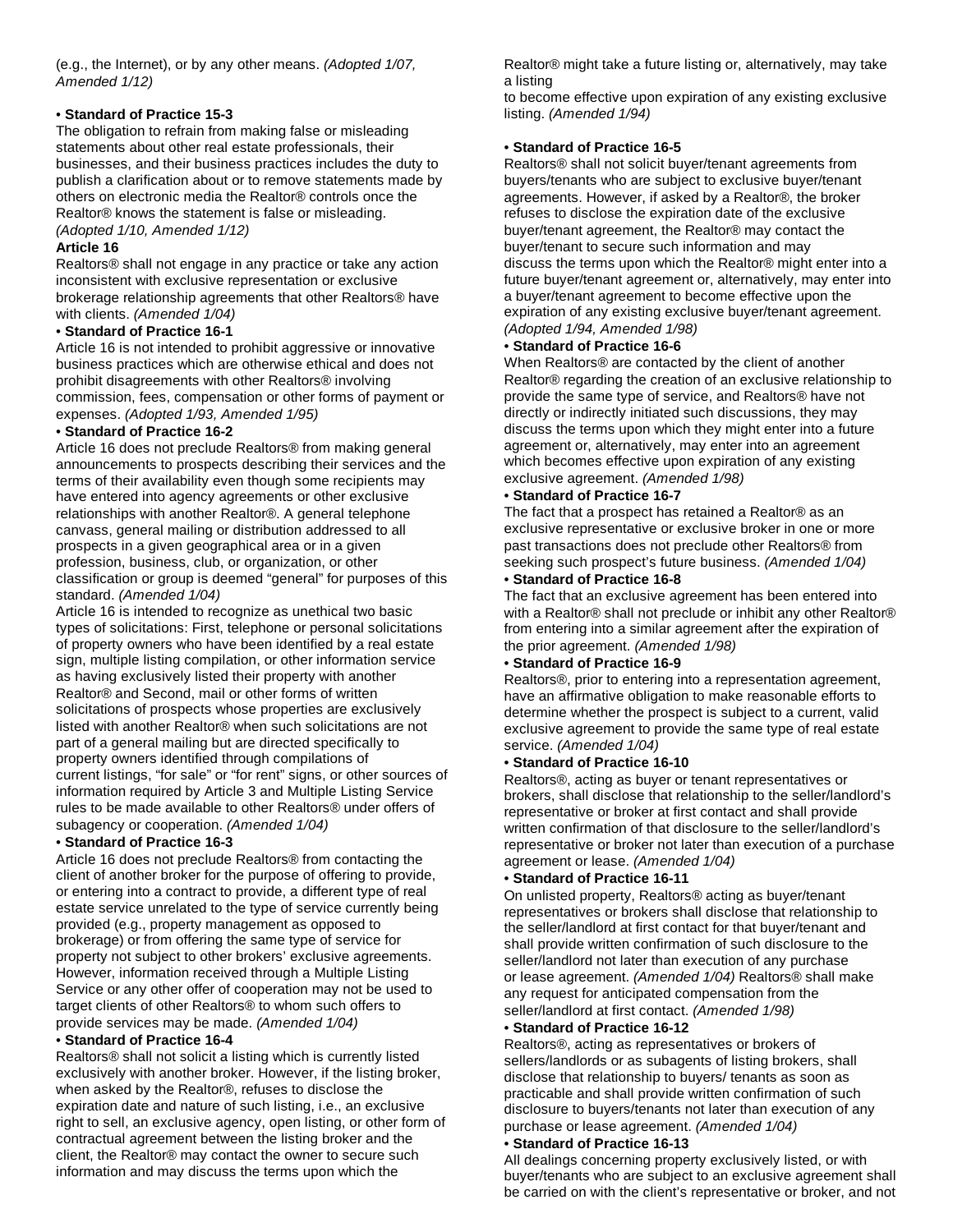with the client, except with the consent of the client's representative or broker or except where such dealings are initiated by the client. Before providing substantive services (such as writing a purchase offer or presenting a CMA) to prospects, Realtors® shall ask prospects whether they are a party to any exclusive representation agreement. Realtors® shall not knowingly provide substantive services concerning a prospective transaction to prospects who are parties to exclusive representation agreements, except with the consent of the prospects' exclusive representatives or at the direction of prospects. *(Adopted 1/93, Amended 1/04)*

#### • **Standard of Practice 16-14**

Realtors® are free to enter into contractual relationships or to negotiate with sellers/landlords, buyers/tenants or others who are not subject to an exclusive agreement but shall not knowingly obligate them to pay more than one commission except with their informed consent. *(Amended 1/98)*

#### • **Standard of Practice 16-15**

In cooperative transactions Realtors® shall compensate cooperating Realtors® (principal brokers) and shall not compensate nor offer to compensate, directly or indirectly, any of the sales licensees employed by or affiliated with other Realtors® without the prior express knowledge and consent of the cooperating broker.

#### • **Standard of Practice 16-16**

Realtors®, acting as subagents or buyer/tenant representatives or brokers, shall not use the terms of an offer to purchase/lease to attempt to modify the listing broker's offer of compensation to subagents or buyer/tenant representatives or brokers nor make the submission of an executed offer to purchase/lease contingent on the listing broker's agreement to modify the offer of compensation. *(Amended 1/04)*

#### • **Standard of Practice 16-17**

Realtors®, acting as subagents or as buyer/tenant representatives or brokers, shall not attempt to extend a listing broker's offer of cooperation and/or compensation to other brokers without the consent of the listing broker. *(Amended 1/04)*

#### • **Standard of Practice 16-18**

Realtors® shall not use information obtained from listing brokers through offers to cooperate made through multiple listing services or through other offers of cooperation to refer listing brokers' clients to other brokers or to create buyer/tenant relationships with listing brokers' clients, unless such use is authorized by listing brokers. *(Amended 1/02)*

#### • **Standard of Practice 16-19**

Signs giving notice of property for sale, rent, lease, or exchange shall not be placed on property without consent of the seller/landlord. *(Amended 1/93)*

#### • **Standard of Practice 16-20**

Realtors®, prior to or after their relationship with their current firm is terminated, shall not induce clients of their current firm to cancel exclusive contractual agreements between the client and that firm. This does not preclude Realtors® (principals) from establishing agreements with their associated licensees governing assignability of exclusive agreements. *(Adopted 1/98, Amended 1/10)*

#### **Article 17**

In the event of contractual disputes or specific non-contractual disputes as defined in Standard of Practice 17-4 between Realtors® (principals) associated with different firms, arising out of their relationship as Realtors®, the Realtors® shall mediate the dispute if the Board requires its members to mediate. If the dispute is not resolved through mediation, or if mediation is not required, Realtors® shall submit the dispute to arbitration in accordance with the policies of the Board rather than litigate the matter. In the event clients of Realtors® wish to mediate or arbitrate contractual disputes arising out of

real estate transactions, Realtors® shall mediate or arbitrate those disputes in accordance with the policies of the Board, provided the clients agree to be bound by any resulting agreement or award.

The obligation to participate in mediation and arbitration contemplated by this Article includes the obligation of Realtors® (principals) to cause their firms to mediate and arbitrate and be bound by any resulting agreement or award. *(Amended 1/12)*

#### • **Standard of Practice 17-1**

The filing of litigation and refusal to withdraw from it by Realtors® in an arbitrable matter constitutes a refusal to arbitrate. *(Adopted 2/86)*

#### • **Standard of Practice 17-2**

Article 17 does not require Realtors® to mediate in those circumstances when all parties to the dispute advise the Board in writing that they choose not to mediate through the Board's facilities. The fact that all parties decline to participate in mediation does not relieve Realtors® of the duty to arbitrate.

Article 17 does not require Realtors® to arbitrate in those circumstances when all parties to the dispute advise the Board in writing that they choose not to arbitrate before the Board. *(Amended 1/12)*

#### • **Standard of Practice 17-3**

Realtors®, when acting solely as principals in a real estate transaction, are not obligated to arbitrate disputes with other Realtors® absent a specific written agreement to the contrary. *(Adopted 1/96)*

#### • **Standard of Practice 17-4**

Specific non-contractual disputes that are subject to arbitration pursuant to Article 17 are:

1) Where a listing broker has compensated a cooperating broker and another cooperating broker subsequently claims to be the procuring cause of the sale or lease. In such cases the complainant may name the first cooperating broker as respondent and arbitration may proceed without the listing broker being named as a respondent. When arbitration occurs between two (or more) cooperating brokers and where the listing broker is not a party, the amount in dispute and the amount of any potential resulting award is limited to the amount paid to the respondent by the listing broker and any amount credited or paid to a party to the transaction at the direction of the respondent. Alternatively, if the complaint is brought against the listing broker, the listing broker may name the first cooperating broker as a third-party respondent. In either instance the decision of the hearing panel as to procuring cause shall be conclusive with respect to all current or subsequent claims of the parties for compensation arising out of the underlying cooperative transaction. *(Adopted 1/97, Amended 1/07)*

2) Where a buyer or tenant representative is compensated by the seller or landlord, and not by the listing broker, and the listing broker, as a result, reduces the commission owed by the seller or landlord and, subsequent to such actions, another cooperating broker claims to be the procuring cause of sale or lease. In such cases the complainant may name the first cooperating broker as respondent and arbitration may proceed without the listing broker being named as a respondent. When arbitration occurs between two (or more) cooperating brokers and where the listing broker is not a party, the amount in dispute and the amount of any potential resulting award is limited to the amount paid to the respondent by the seller or landlord and any amount credited or paid to a party to the transaction at the direction of the respondent. Alternatively, if the complaint is brought against the listing broker, the listing broker may name the first cooperating broker as a third-party respondent. In either instance the decision of the hearing panel as to procuring cause shall be conclusive with respect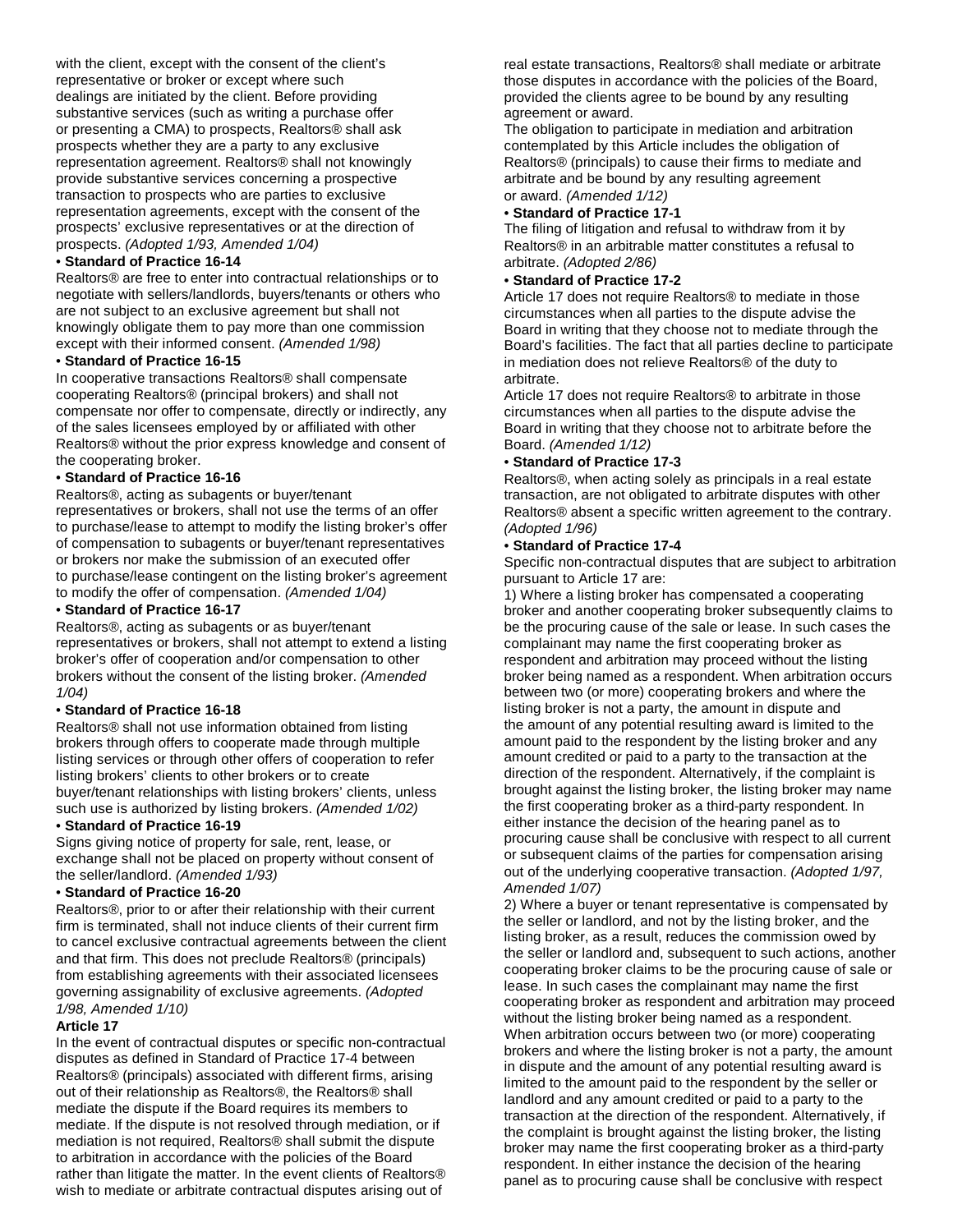to all current or subsequent claims of the parties for compensation arising out of the underlying cooperative transaction. *(Adopted 1/97, Amended 1/07)* 3) Where a buyer or tenant representative is compensated by the buyer or tenant and, as a result, the listing broker reduces the commission owed by the seller or landlord and, subsequent to such actions, another cooperating broker claims to be the procuring cause of sale or lease. In such cases the complainant may name the first cooperating broker as respondent and arbitration may proceed without the listing broker being named as a respondent. Alternatively, if the complaint is brought against the listing broker, the listing broker may name the first cooperating broker as a third-party respondent. In either instance the decision of the hearing panel as to procuring cause shall be conclusive with respect to all current or subsequent claims of the parties for compensation arising out of the underlying cooperative transaction. *(Adopted 1/97)*

4) Where two or more listing brokers claim entitlement to compensation pursuant to open listings with a seller or landlord who agrees to participate in arbitration (or who requests arbitration) and who agrees to be bound by the decision. In cases where one of the listing brokers has been compensated by the seller or landlord, the other listing broker, as complainant, may name the first listing broker as respondent and arbitration may proceed between the brokers. *(Adopted 1/97)*

5) Where a buyer or tenant representative is compensated by the seller or landlord, and not by the listing broker, and the listing broker, as a result, reduces the commission owed by the seller or landlord and, subsequent to such actions, claims to be the procuring cause of sale or lease. In such cases arbitration shall be between the listing broker and the buyer or tenant representative and the amount in dispute is limited to the amount of the reduction of commission to which the listing broker agreed. *(Adopted 1/05)*

#### • **Standard of Practice 17-5**

The obligation to arbitrate established in Article 17 includes disputes between Realtors® (principals) in different states in instances where, absent an established inter-association arbitration agreement, the Realtor® (principal) requesting arbitration agrees to submit to the jurisdiction of, travel to, participate in, and be bound by any resulting award rendered in arbitration conducted by the respondent(s) Realtor®'s association, in instances where the respondent(s) Realtor®'s association determines that an arbitrable issue exists. *(Adopted 1/07)*

#### **Explanatory Notes**

The reader should be aware of the following policies which have been approved by the Board of Directors of the National Association:

In filing a charge of an alleged violation of the Code of Ethics by a Realtor®, the charge must read as an alleged violation of one or more Articles of the Code. Standards of Practice may be cited in support of the charge. The Standards of Practice serve to clarify the ethical obligations imposed

by the various Articles and supplement, and do not substitute for, the Case Interpretations in *Interpretations of the Code of Ethics*. Modifications to existing Standards of Practice and additional new Standards of Practice are approved from time to time. Readers are cautioned to ensure that the most recent publications are utilized.

© 2017 NATIONAL ASSOCIATION OF REALTORS®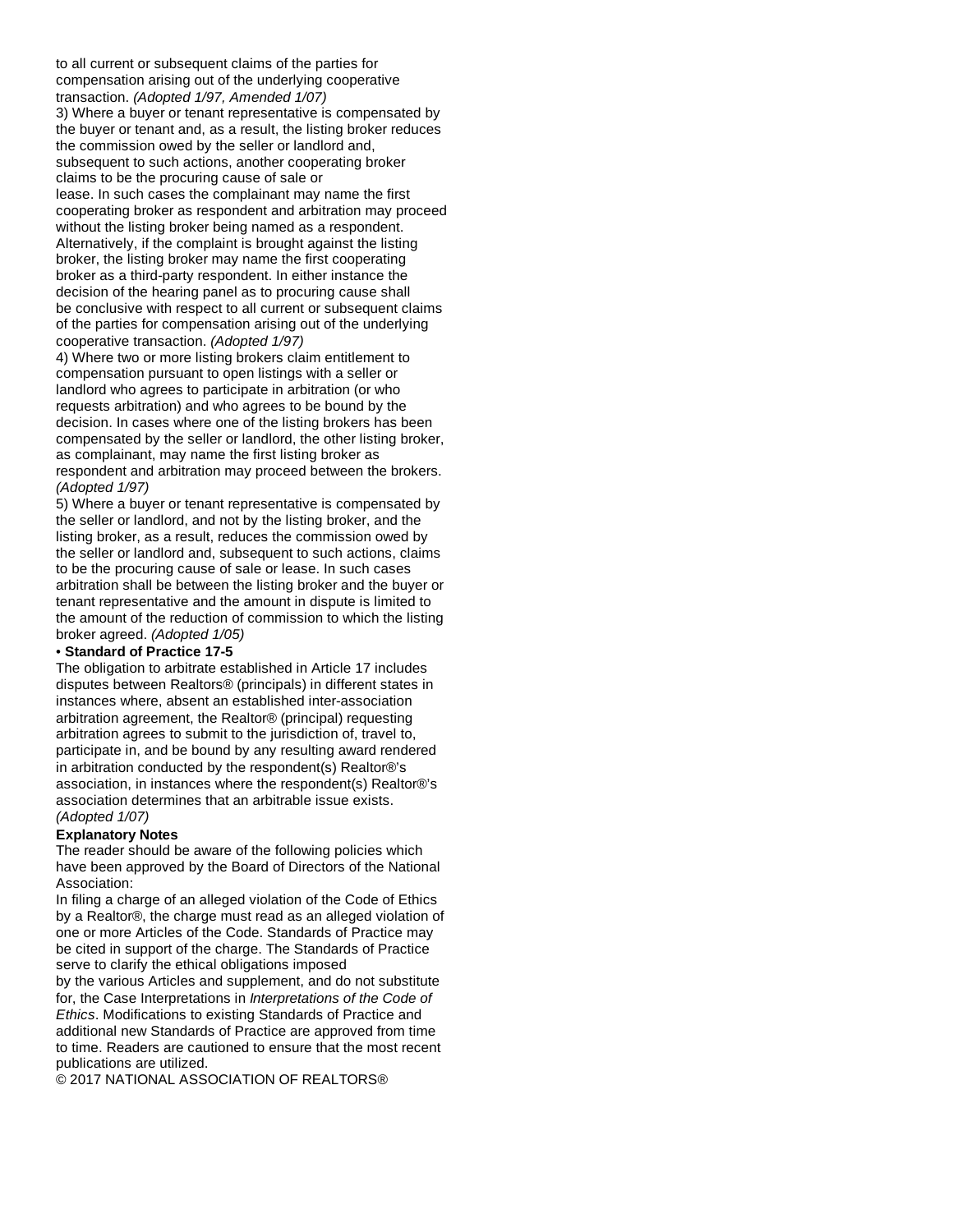# **Appendix X to Part Four Before You File an Ethics Complaint Background**

Boards and Associations of Realtors® are responsible for enforcing the Realtors®Code of Ethics. The Code of Ethics imposes duties above and in addition to those imposed by law or regulation which apply only to real estate professionals who choose to become Realtors®.

Many difficulties between real estate professionals (whether Realtors®or not) result from misunderstanding, miscommunication, or lack of adequate communication. If you have a problem with a real estate professional, you may want to speak with them or with a principal broker in the firm. Open, constructive discussion often resolves questions or differences, eliminating the need for further action.

If, after discussing matters with your real estate professional or a principal broker in that firm, you are still not satisfied, you may want to contact the local Board or Association of Realtors®. In addition to processing formal ethics complaints against its Realtor® members, many boards and associations offer informal dispute resolving processes (e.g., ombudsman, meditation, etc.). Often parties are more satisfied with informal dispute resolution processes, as they are quicker, less costly, and often help repair damaged relationships. *(Revised 11/15)*

If, after taking these steps, you still feel you have a grievance, you may want to consider filing an ethics complaint. You will want to keep in mind that . . . • Only Realtors®and Realtor-Associate®s are subject to the Code of Ethics of the National Association of Realtors®.

• If the real estate professional (or their broker) you are dealing with is not a Realtor®, your only recourse may be the state real estate licensing authority or the courts.

• Boards and Associations of Realtors®determine whether the Code of Ethics has been violated, not whether the law or real estate regulations have been broken. Those decisions can only be made by the licensing authorities or the courts.

• Boards of Realtors®can discipline Realtors®for violating the Code of Ethics. Typical forms of discipline include attendance at courses and seminars designed to increase Realtors®' understanding of the ethical duties or other responsibilities of real estate professionals. Additional examples of authorized discipline are a letter of reprimand and appropriate fines. For serious or repeated violations, a Realtor®'s membership can be suspended or terminated. Boards and Associations of Realtors®cannot require Realtors®to pay money to parties filing ethics complaints; cannot award "punitive damages" for violations of the Code of Ethics; and cannot suspend or revoke a real estate professional's license. *(Revised 11/15)*

• The primary emphasis of discipline for ethical lapses is educational; to create a heightened awareness of and

appreciation for the duties the Code imposes. At the same time, more severe forms of discipline, including fines and suspension and termination of membership may be imposed for serious or repeated violations.

# **Filing an Ethics Complaint**

The local Board or Association of Reators® can provide you with information on the procedures for filing an ethics complaint.

Here are some general principles to keep in mind.

• Ethics complaints must be filed with the local Board or Association of Reators® within one hundred eighty (180) days from the time a complainant knew (or reasonably should have known) that potentially unethical conduct took place or within one hundred eighty (180) days after the conclusion of the transaction or event, whichever is later (unless the Board's informal dispute resolution processes are invoked, in which case the filing deadline will momentarily be suspended).

• The Realtors®Code of Ethics consists of seventeen (17) Articles. The duties imposed by many of the Articles are explained and illustrated through accompanying Standards of Practice or case interpretations.

• Your complaint should include a narrative description of the circumstances that lead you to believe the Code of Ethics may have been violated.

• Your complaint must cite one or more of the seventeen (17) Articles of the Code of Ethics which may have been violated. Hearing Panels decide whether the Articles expressly cited in complaints were violated—not whether Standards of Practice or case interpretations were violated.

• The local Board or Associations of Realtors®' Grievance Committee may provide technical assistance in preparing a complaint in proper form and with proper content.

# **Before the Hearing**

• Your complaint will be reviewed by the local Board or Association's Grievance Committee. Their job is to review complaints to determine if the allegations made, if taken as true, might support a violation of the Article(s) cited in the complaint.

• If the Grievance Committee dismisses your complaint, it does not mean they do not believe you. Rather, it means that they do not feel that your allegations would support a Hearing Panel's conclusion that the Article(s) cited in your complaint had been violated. You may want to review your complaint to see if you cited an Article appropriate to your allegations.

*Code of Ethics and Arbitration Manual* 74 *Ethics*

• If the Grievance Committee forwards your complaint for hearing, that does not mean they have decided the Code of Ethics has been violated. Rather, it means they feel that if what you allege in your complaint is found to have occurred by the Hearing Panel, that panel may have reason to find that a violation of the Code of Ethics occurred.